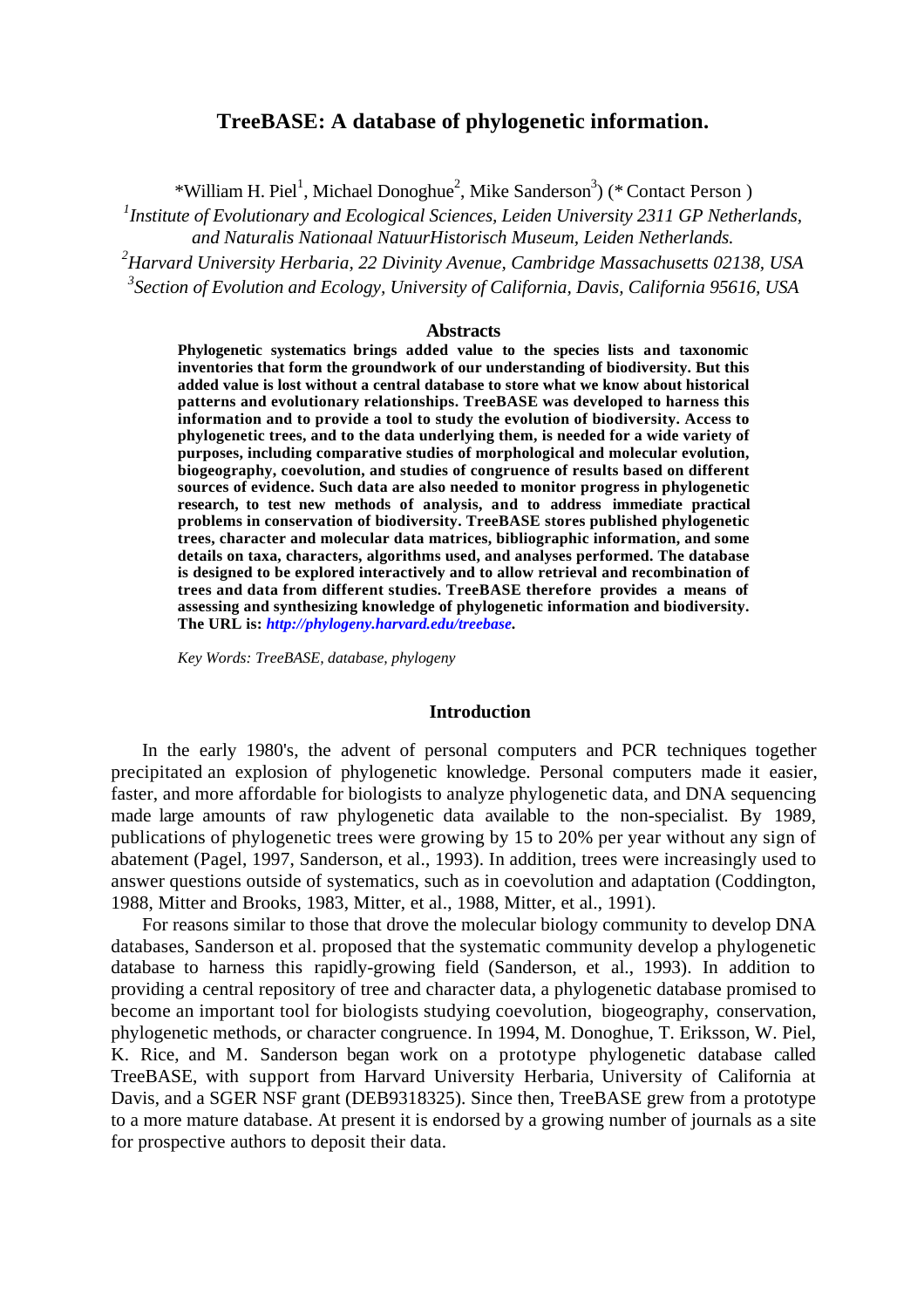## **TreeBASE Database Model**

TreeBASE assumes that published phylogenetic works can boil down to a basic plan: each publication should contain one or more distinct phylogenetic analyses, each of which applies a particular algorithm using a particular weighting scheme on a set of data matrices to produce a set of trees. A tree, therefore, is always the product of one analysis, but matrices can be used by several different analyses. Authors invariably publish papers that are more complex than this simple plan envisions, but usually what is presented can be reduced to approximate it. Since TreeBASE only paraphrases the original work, we strongly recommend that the scientific community not use TreeBASE without consulting the author's published paper.



**Fig. 1** Schematic of TreeBASE relational tables. Relations between tables are indicated by arrows from the "many" table to the "one" table. In other words, there can be many records of analyses for each study record, many trees for each analysis, etc. Two headed arrows indicate many-to-many relations, thus each tree can have many taxa and each taxon can exist in many trees. The number above each table indicates the number of records in TreeBASE as of November 1999.

In order to build this basic epistemological plan into the database model, we chose to use a relational database, which means that different types of data are stored in separate tables, each linked to another in a hierarchical chain. If a set of records in one table links to a single record in another table, the relations between the tables are said to be in a "many-to-one" relationship. Alternatively, a non-hierarchical "many-to-many" relationship is when a record from either table can relate to many records in the other (Fig. 1). TreeBASE's model is fairly complex and forms a circular loop: two separate paths link the table of studies with the table of taxa, one by way of the trees and one by way of the matrices (Fig. 1). Separating the data into numerous relational tables gives us more power over the stored data. For example, it allows us to combine matrices or recreate matrices with different sets of taxa—a procedure that would be much more difficult with a flat-file database. In addition, the separate tables approximately mirror the nexus phylogenetic data format, in which different types of data are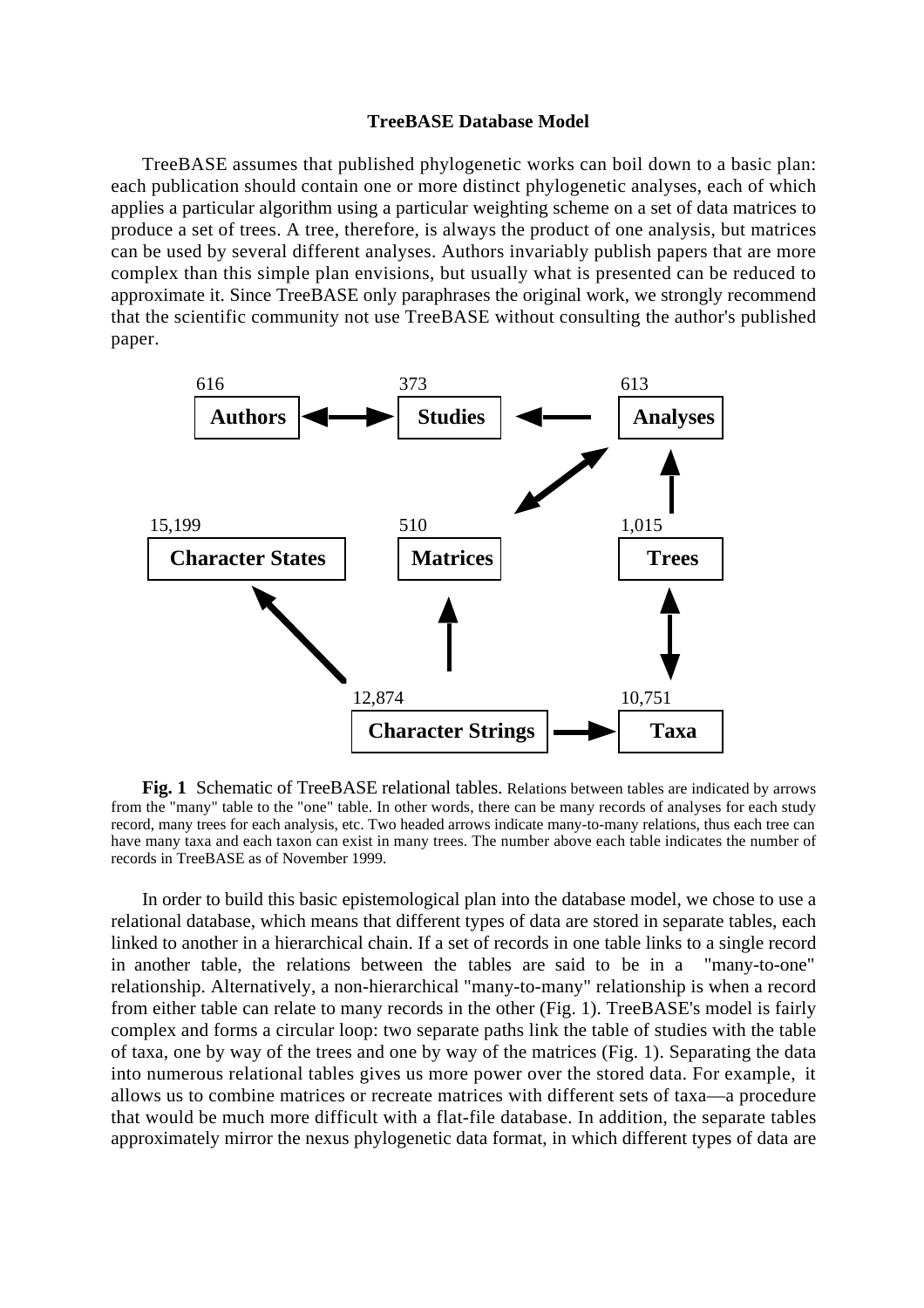stored in their respective data blocks (Maddison et al., 1997). Figure 2 illustrates how the modular segmentation of data in the nexus format parallels the database model in TreeBASE.

Central to TreeBASE's model is the *Studies* table, which contains the citation of the published data and the paper's abstract. The names of authors are stored in a separate table with a many-to-many relation with the *Studies* table. Each study is linked to one or more records in the *Analyses* table, which stores information on the cladistic algorithm and the software used to perform it. The *Analyses* table also acts to associate matrices with resulting trees. Thus, each *Analyses* record simultaneously points to one or more *Trees* records and one or more *Matrices* records. The *Trees* table stores the phylogenetic tree in parenthetical notation (i.e. newick notation), the name of the figure in the publication, a generalized title for the tree, and the type of tree (consensus or single).

An alternative strategy would have been to store the tree as a set of parent-offspring records, where each parent-offspring record represents an internode segment within the tree (as implemented in HICLAS, http://aims.cps.msu.edu/hiclas/). Trees are then recreated by following the branching chain of parent-offspring records, starting from the most ancestral node and ending with the terminal taxa. This method would have allowed for more sophisticated manipulation of trees, such as combining them into supertrees, or skeletonizing them by pruning branches. However, we determined that this method would slow down the speed of tree retrieval and excessively burden the database with additional records—storing the tree in a single coded text field proved more effective, albeit less elegant.

The *Trees* table has a many-to-many relationship with the *Taxa* table (i.e. each *Trees* record can have several *Taxa* records, and each *Taxa* record can link to more than one *Trees* record). Each *Matrices* record stores the name of the matrix, the data type, and the format of the data. In addition, it has a one-to-many relationship with the *Character Strings* table, which stores each row of character data in the matrix. As of November 1999, TreeBASE has 510 matrices, which amount to 12,874 rows of character data (Fig. 1). Rather than store the columns of the matrix as separate records, we chose to put each row in a single text field in the *Character Strings* table. For the database program 4<sup>th</sup> Dimension, this limits each matrix to no more than 32,000 characters per taxon—the maximum number of characters in a text field. We felt safe with this strategy, seeing as the entire mitochondrion is about half this number.

## **Browsing and Searching Records**

The scientific community can access TreeBASE using an HTML web browser pointing to the following URL: *http://phylogeny.harvard.edu/treebase*. The browser interacts with the web server through the Internet, which in turn passes instructions to and from the 4D database engine that is running on the same computer as the server. Users can initiate a search using five criteria:

- *1. Author Search*—searches on the last name of an author of a publication.
- *2. Citation Search—*searches on the full citation of the paper.
- *3. Study Accession Number—*searches on a unique code that is assigned to each study.
- *4. Matrix Accession Number—*searches on a unique code that is assigned to each matrix.
- *5. Taxon Search—*searches on a taxonomic name that appeared in either the data matrix or the phylogenetic tree.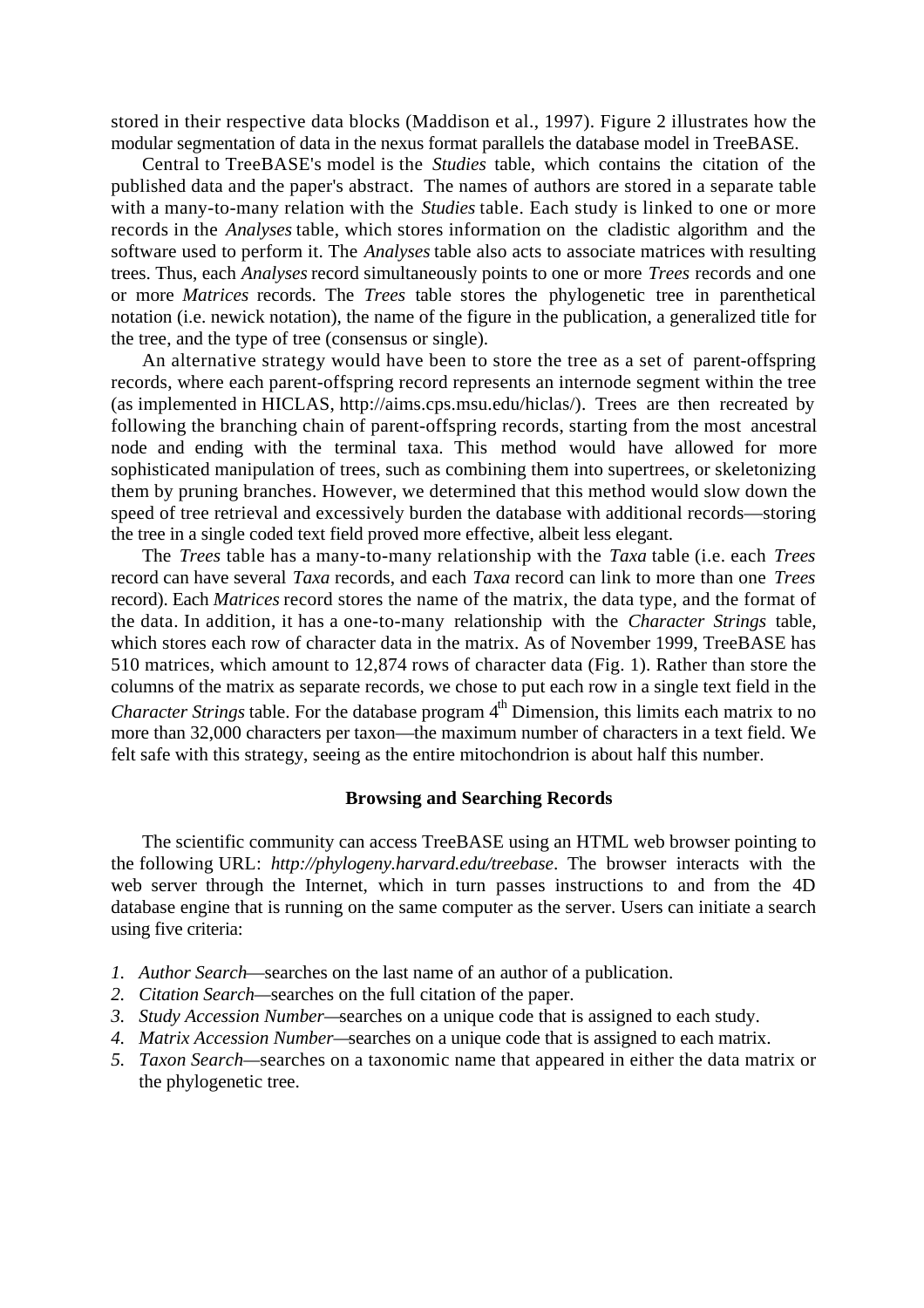#NEXUS **BEGIN DATA** 



**Fig. 2** Schematic illustrating where nexus elements are stored in TreeBASE tables. The boxes on the right represent TreeBASE tables; the boxes on the left represent blocks of nexus-formatted phylogenetic data. Arrows point to where the blocks of nexus data are stored in TreeBASE.

An initial search leads to a preliminary short-list of results. The user can then select from this list to display the resulting studies. A study is presented following the basic plan outlined above, i.e. the reference is followed by a list of analyses, and under each analysis is listed the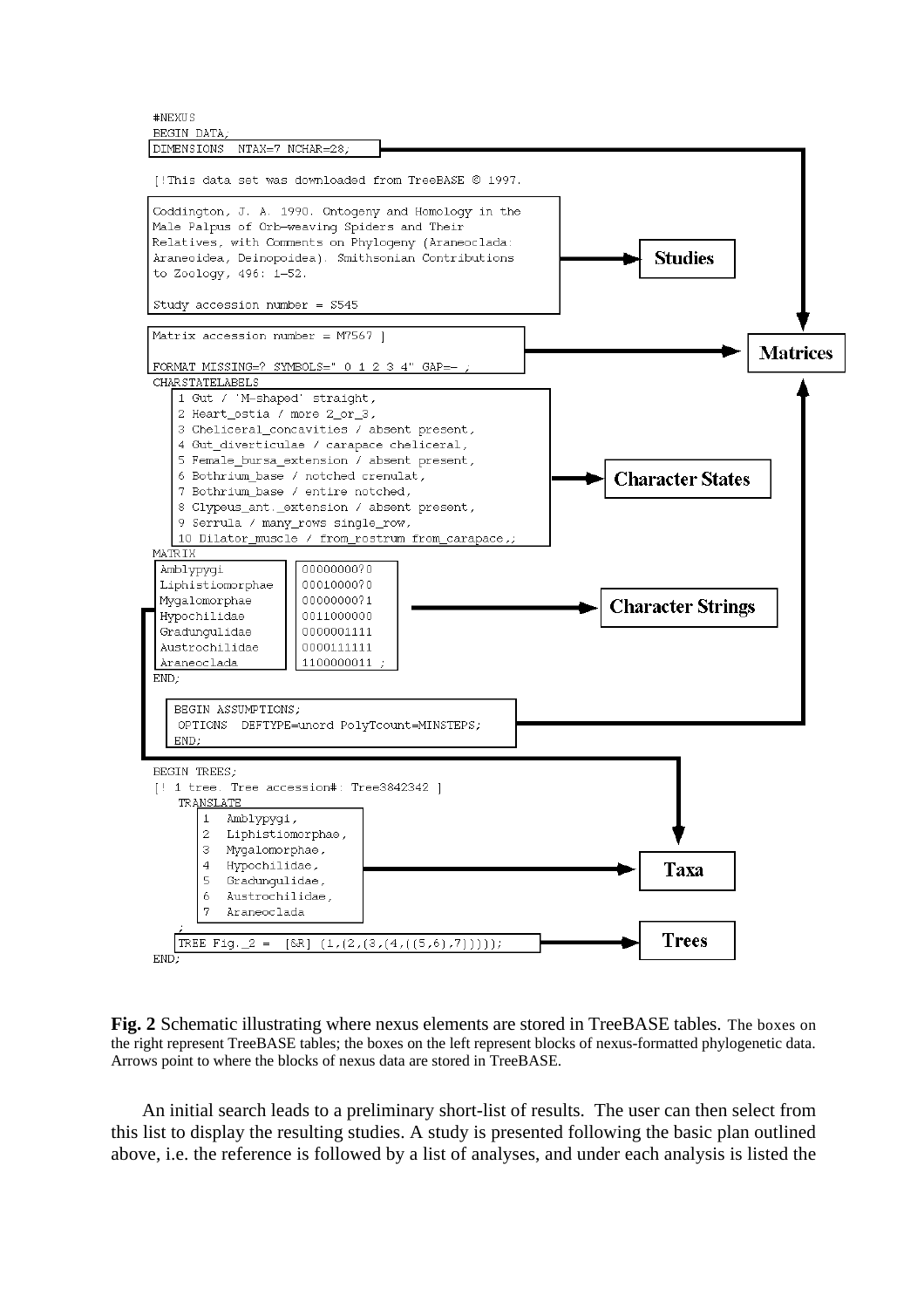matrices used and the trees that result. Selecting a listed matrix downloads the data to the user's local computer; selecting a listed tree displays it in a separate frame.

## **Interacting with Trees**

*Displayed trees are interactive—*clicking below a branch zooms in on a clade, clicking above a branch returns all descendant taxa to the shortlist to be searched on again. The first feature is designed to make it easier to explore larger trees; the second allows users to jump from one tree to another by searching on what is known about taxa on a particular branch. For large trees, users can also choose to see them in hyperbolic style, thanks to a Java program called Hyperbolic Tree™, provided by Inxight (*http://www.inxight.com/)*. Hyperbolic trees compress and prune branches that are more distant from a given point, removing the clutter and confusion that would otherwise occur when displaying large trees in the more usual way.

*Tree surfing in a "small-world" network*—The tree surfing feature allows users to locate "neighboring trees" by searching for other trees that contain one or more taxa found in the starting tree. The resulting set of trees is said to be related to the starting tree by one degree of separation; if newly encountered taxa in these related trees are searched on again, another set of trees will result—these are now related to the starting tree by two degrees of separation. As this task is repeated, more distantly related trees are discovered, and soon the entire island of trees has been explored. The associations among trees by way of shared taxa are neither completely random nor completely regular, but somewhere in-between. Consequently, collections of trees, even if spanning a large area of phylogenetic space, are all within relatively short "reach" of one another. This phenomenon is known as a small-world network (Barbási and Albert, 1999, Watts and Strogatz, 1998).

Various tendencies and characteristics of modern systematic methodology and productivity affect the small-world dynamics of a tree database. For example, a linked series of generic-level analyses might together form a "loose" island that requires many degrees of separation to traverse; but if just one family-level tree were added, this addition might suddenly "tighten" the island, markedly reducing the average degrees separating trees. The tendency of systematists to produce deep trees as compared to shallow trees, or the use of many outgroups as compared to just one or two, will shape the dynamics of taxon connectivity.

TreeBASE allows submitting authors to provide higher taxon names for internal nodes. While this feature has the advantage of increasing the connectivity among trees, authors do not always use it. The extent to which authors provide higher taxon names strongly affects the small-world dynamics of the database, since higher taxa are usually well connected with many distant trees. Consequently, future tree connectivity can easily change depending on the attitude and habits of submitting authors.

Presently, TreeBASE has a single super-island comprising over 70% of trees in the database—the remainder being distributed among 114 small islands (see figure 3 in Sanderson et al. 1998). Moreover, trees in the super-island are fairly well dispersed, with a mean distance of 11.5±3 iterations. While we can expect the super-island to tighten as more trees are added, we hope that the mean distance will not decrease too much, as the tree surfing feature will loose its effectiveness if it traverses the database too quickly. If this happens we may need to raise the stringency of the definition of a neighbor.

Eventually all trees in TreeBASE will be linked together to form a single super-island. But at present there are too few trees in TreeBASE, relative to the whole tree of life, for them all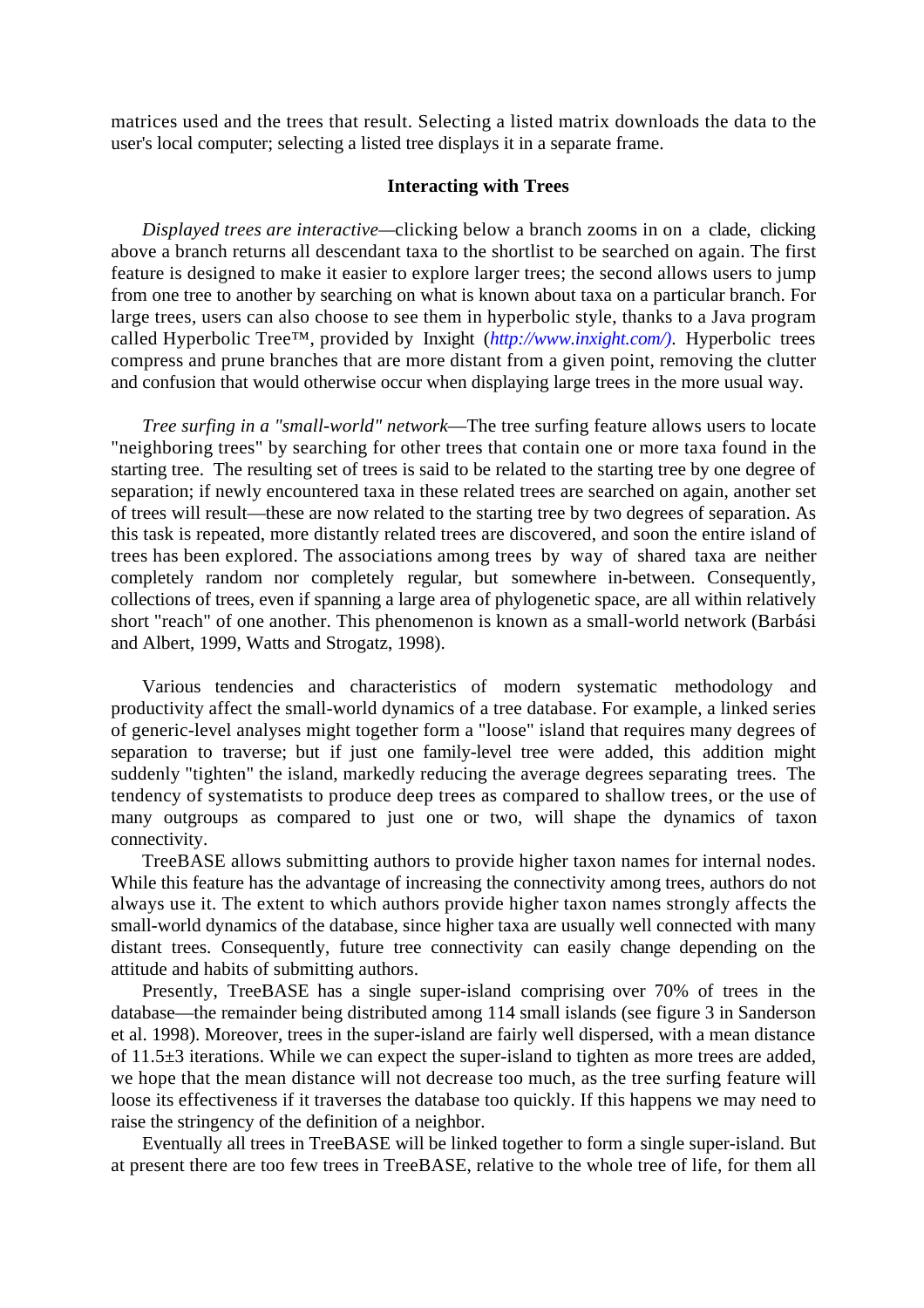to overlap. The number of additional trees needed in order that the entire database join the super-island depends, again, on the characteristics of systematic productivity. A simple simulation where subsets of randomly selected trees are tested for their degree of connectivity, demonstrates a distinct pattern of island growth and conglomeration. The lowest amount of connectivity occurs when the database has only 70 to 180 trees. At around 250 trees, the rate of new island formation begins to drop and the average island size surges. The number of islands no longer grows after 500 trees, where presumably the rate of conglomeration of separate islands, due to the addition of well-connected trees, matches the rate of new island creation. Since the database is not much larger than 1000 trees, we cannot say when the number of islands will begin to drop until there is just one super-island. However, judging by the fact that island growth already flattened at just 500 trees, we may achieve complete coverage surprisingly soon.

*Building Supertrees using TreeBASE*—One of the applications of tree surfing is to build collections of related trees that can then be fused together to form a supertree. Building supertrees is a powerful way of summarizing and synthesizing current systematic knowledge for a group of taxa. There are several different methods of supertree construction (Sanderson, et al., 1998)—matrix representation with parsimony (MRP) being the most popular for trees with incomplete overlap of taxa (Baum, 1992, Purvis, 1995, Ragan, 1992, Ronquist, 1996). Currently we are developing an MRP supertree construction tool to work together with our tree surfing tool. This combination will make it fairly easy to summarize and synthesize phylogenetic knowledge using TreeBASE.

## **Submitting Data**

Authors of published phylogenies are strongly encouraged to submit their data to TreeBASE. The submission process is automated and fairly flexible, allowing authors to interrupt their submission and return to it at a later time. Author, reference, and abstract information are entered in HTML forms and processed by a common gateway interface program. Data are uploaded to TreeBASE as nexus-formatted data, and entered into a HTML form using the client browser's copy-paste feature. We strongly recommend that submitters use MacClade (Maddison and Maddison, 1992) to prepare their data because this program insures correspondence in spelling and accuracy in nexus syntax. Authors who do not have access to nexus-editors can contact our staff for assistance.

*Submission Policy*—TreeBASE will only accept data used in scientific work that has been or will be published in a peer-reviewed publication, such as a journal or book. Authors can initiate a submission prior to the manuscript being accepted for publication, but the data will only be made available to the public once the paper is treated as "accepted," "in press," or "published" by the journal's editorial board. Normally, trees in TreeBASE directly correspond to figures in the publication, however up to twenty additional unpublished trees may be included if their existence is mentioned in the paper's text. For example, they might be the set of most parsimonious trees, even if only a single consensus tree appeared as a figure in the publication.

Initially, authors are given a temporary submission tracking number (e.g. "SN123"). Later, when the paper has been accepted, the data are made public and TreeBASE issues a permanent study accession number (e.g. "S123") and a permanent matrix accession number for each data matrix (e.g. "M456"). The author can insert these numbers into the last version of the manuscript or in the galley proofs so that readers can easily locate the data in TreeBASE.